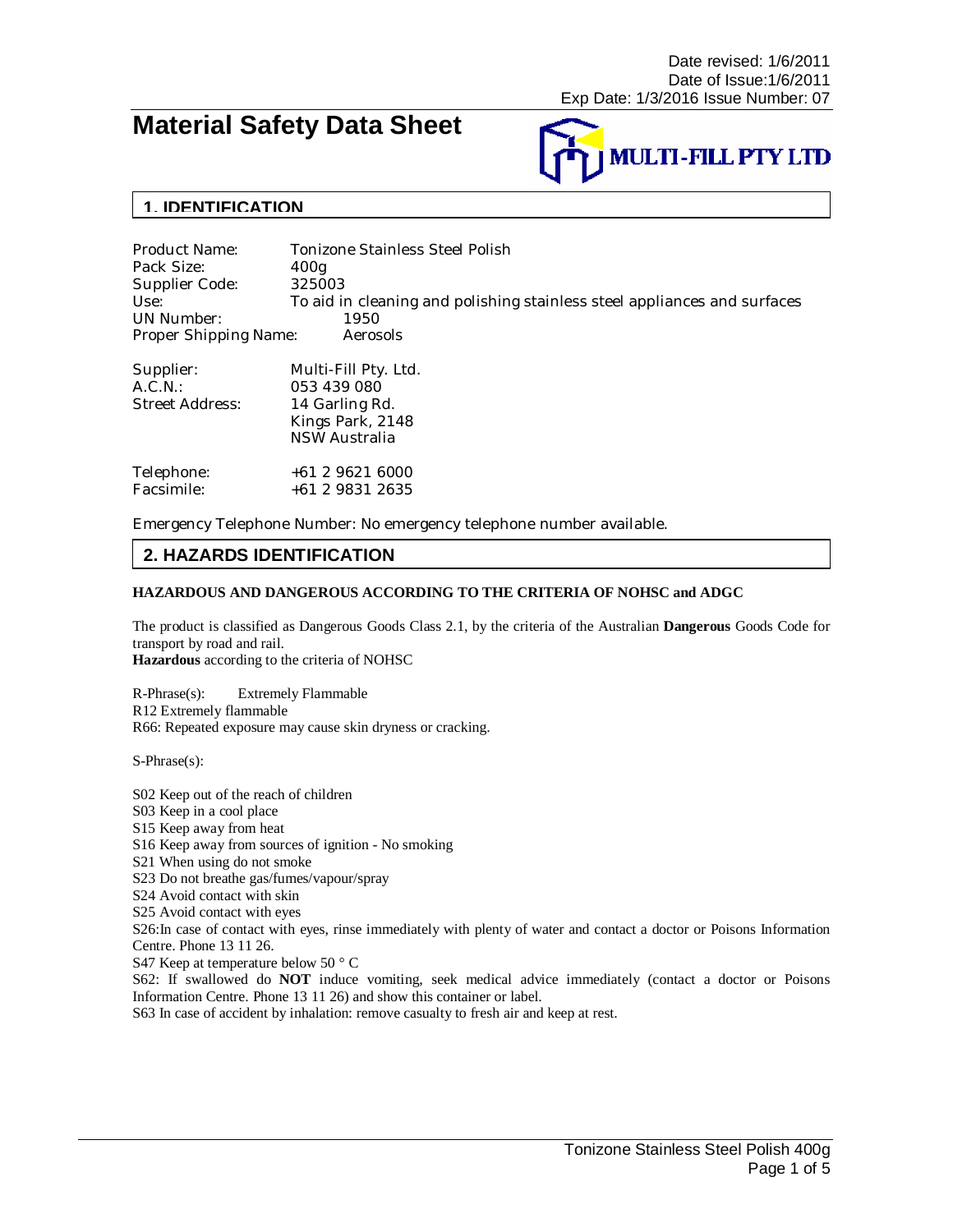#### **3. COMPOSITION/INFORMATION ON INGREDIENTS**

| <b>Chemical Entity</b>                    | CAS Number                  | Proportion (%w/w)     |
|-------------------------------------------|-----------------------------|-----------------------|
| Aliphatic Hydrocarbon<br>Monoethanolamine | 8042-47-5<br>$141 - 43 - 5$ | $10 - 30$<br>$\leq 1$ |
| Propane/Butane                            | 74-98-6/106-97-8            | 550                   |
| Non-hazardous Substances                  |                             | 40 - 60               |

All the constituents of this material are listed on the Australian Inventory of Chemical **Substances** 

#### **4. FIRST AID MEASURES**

- **Skin:** Wash contaminated skin with plenty of soap and water. Remove contaminated clothing and wash before re-use. If irritation occurs seek medical advice.
- **Eyes:** Irrigate with copious amounts of water for 15 minutes. In all cases of eye contamination, it is recommended to seek medical advice.
- **Inhalation:** Remove victim from exposure avoid becoming a casualty. Allow patient to assume most comfortable position and keep warm. Keep at rest until fully recovered. If breathing is laboured and patient cyanotic (blue), ensure airways are clear and have a qualified person give oxygen through facemask. If breathing has stopped, apply artificial respiration at once. In event of cardiac arrest, apply external cardiac massage. Seek medical advice.
- **Ingestion:** Give a little water to drink. **Do NOT induce vomiting**. Avoid giving milks, oils or alcohol. Seek medical advice

Advice to doctor – treat symptomatically.

#### **5. FIRE FIGHTING MEASURES**

**Specific hazards:** Aerosol cans may rupture or explode when exposed to temperatures above 50ºC. Propellant is extremely flammable and heavier than air. Do not allow vapours to build up in pits or hollows.

**Fire fighting further advice:** Fight fire from protected position or use unmanned hose holders or monitor nozzles. If safe to do so, move undamaged containers from fire area. Do not approach hot containers. Cool containers with water before handling. If impossible to extinguish fire, protect surroundings, withdraw from area and allow fire to burn

Fire-fighters to wear self-contained breathing apparatus (SCBA) and protective gloves. Structural fire-fighter's uniform provides limited protection.

**Suitable extinguishing media:** For small fires use water spray, dry chemical or carbon dioxide For large fires use water spray or fog

#### **Additional Information:** The product is a **UN1950** and has a **HAZCHEM CODE : 2YE**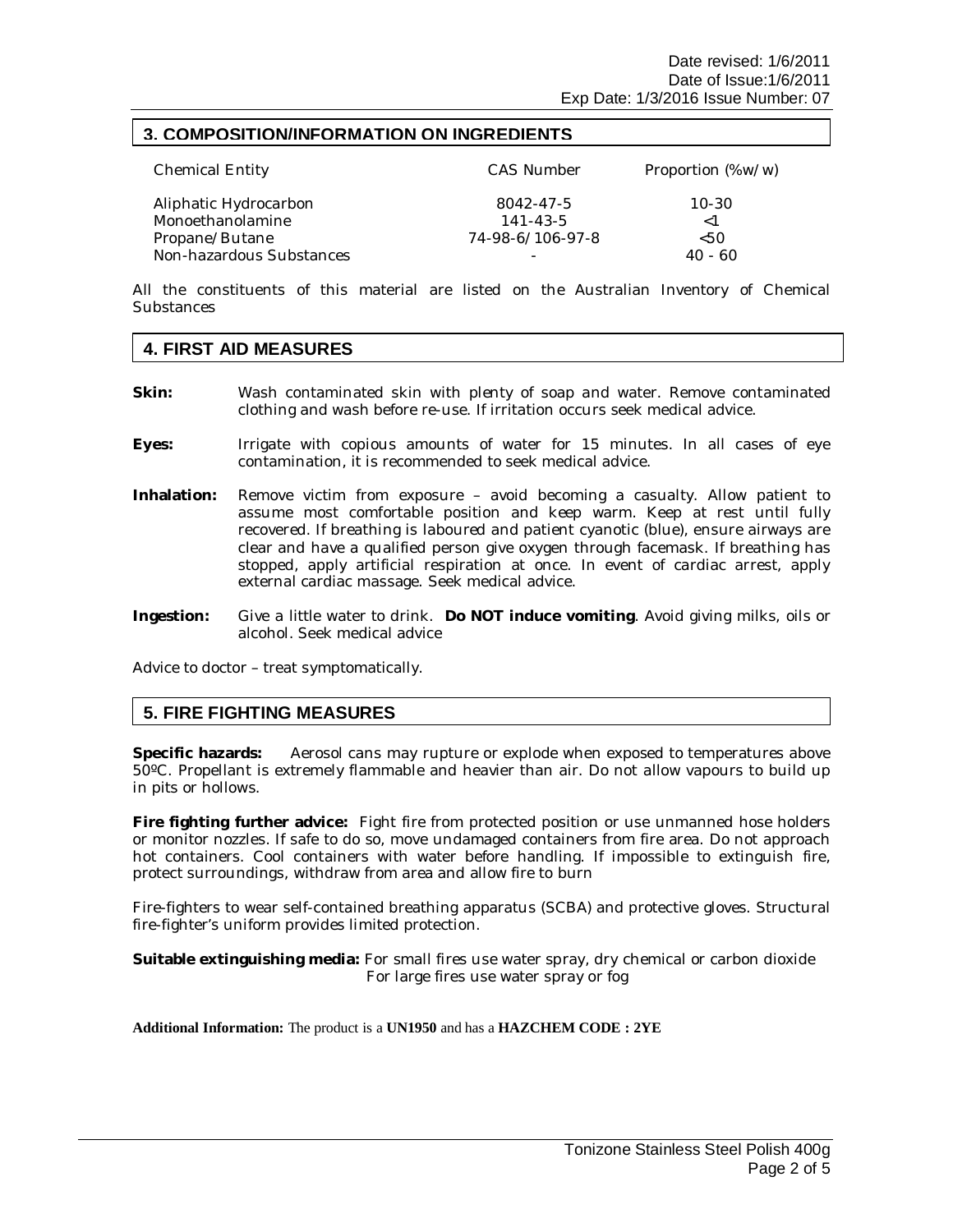# **6. ACCIDENTAL RELEASE MEASURES**

Eliminate all sources of ignition. Contain spill for disposal. Add absorbent (sand, earth, sawdust, etc.) to spill area. Keep out of drains and waterways. Dispose of adsorbed material at an approved disposal site according to local government regulations. Ventilate confined spaces well.

### **7. HANDLING AND STORAGE**

**Storage:** Store away from oxidising agents. Do not store above 50ºC. Do **NOT** allow cartons to become wet.

**Handling :**

Label states: "**CAUTION: HIGHLY FLAMMABLE. KEEP OUT OF REACH OF CHILDREN.** Pressurised dispenser. Protect from sunlight and do not store above 50 ºC. Do not use near fire or flame. Keep away from sources of ignition. No smoking. Do not puncture or incinerate can even

when empty

Classified as Class 2.1(Aerosols) for the purpose of storage and handling, in accordance with the requirements of AS 2278. Refer to State and Territory Dangerous Goods regulations.

### **8. EXPOSURE CONTROLS/PERSONAL PROTECTION**

**National occupational exposure limits**

The assigned value is 800ppm for propellant as given by the National Occupational Health and Safety Commission (Worksafe Australia).

Propane is an asphyxiant

**Engineering measures**

Use explosion proof equipment. Use only in a well ventilated area. Do **NOT** use near naked flames.

**Personal Protection**

At all times protect eyes and avoid direct contact with eyes. In a work environment wear gloves.

**Flammability**

Use in well ventilated areas. Do **NOT** use near ignition sources.

| 9. PHYSICAL AND CHEMICAL PROPERTIES |                                                                                 |  |  |  |
|-------------------------------------|---------------------------------------------------------------------------------|--|--|--|
| Appearance:                         | Dispenses as an aerosol spray into a viscous, opaque, white-coloured<br>liquid. |  |  |  |
| Use:                                | To aid in cleaning and polishing stainless steel appliances and surfaces        |  |  |  |
| Flashpoint:                         | $-62^{\circ}$ C                                                                 |  |  |  |
| Flammability Limits: 9.6% (upper)   | 1.9% (lower)                                                                    |  |  |  |
| Boiling Point (°C):                 | Not Applicable                                                                  |  |  |  |
| Solubility in Water:                | Insoluble                                                                       |  |  |  |
| Pressure $(25^{\circ}C)$ :          | 350 - 450kPa                                                                    |  |  |  |
| Specific Gravity:                   | $0.9$ g/mL                                                                      |  |  |  |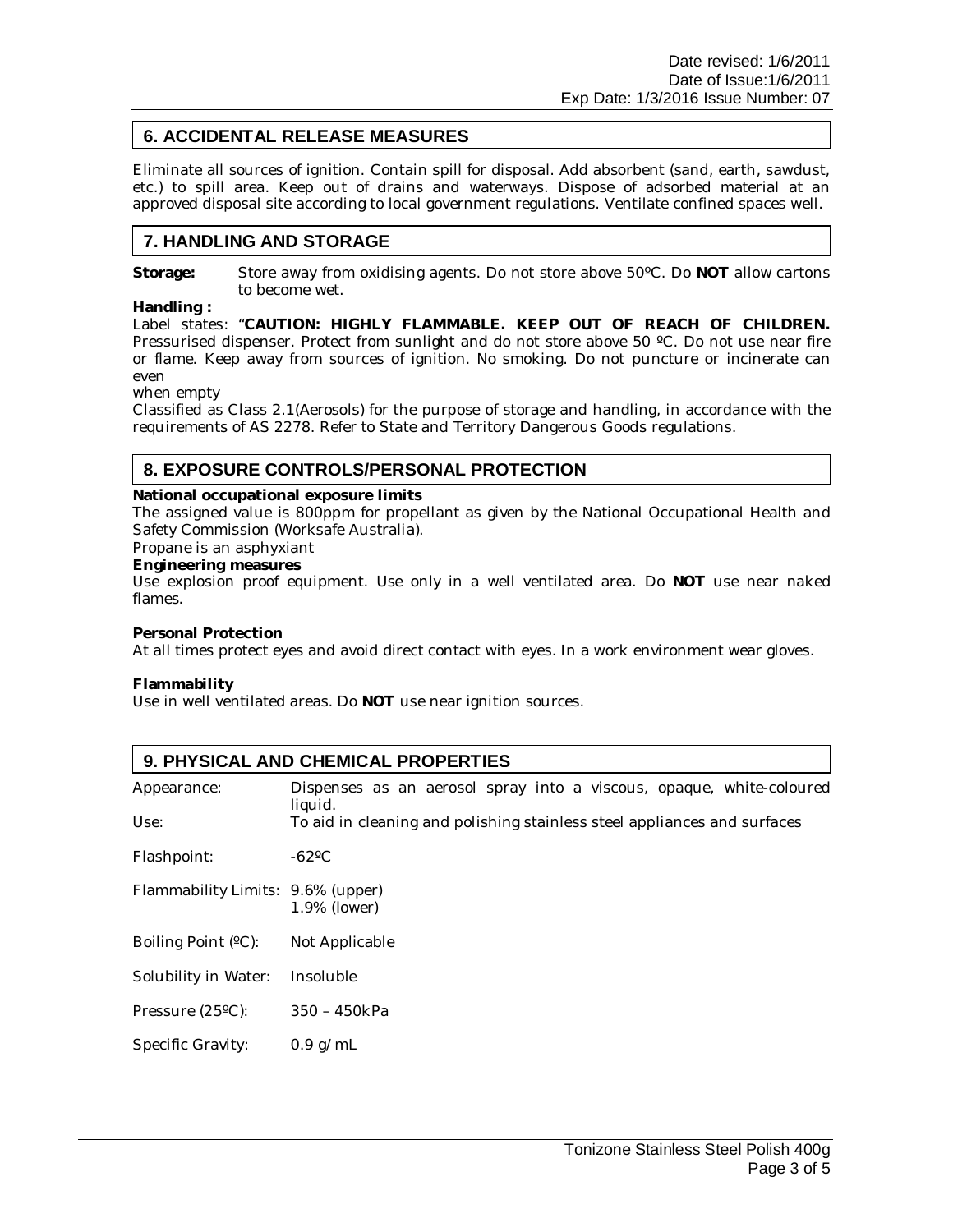### **10. STABILITY AND REACTIVITY**

Propellant can react with oxidising agents – chlorine, pool chlorine and nitric acid. Store away from oxygen cylinders, oxidising materials and ignition sources.

### **11. TOXICOLOGICAL INFORMATION**

No adverse health effects are expected if the product is handled in accordance with this Safety Data sheet and product label.

Label states: "**CAUTION: HIGHLY FLAMMABLE. KEEP OUT OF REACH OF CHILDREN.** Pressurised dispenser. Protect from sunlight and do not store above 50 ºC. Do not use near fire or flame. Keep away from sources of ignition. No smoking. Do not puncture or incinerate can even

when empty. **WARNING:** Intentional misuse by deliberately concentrating and inhaling contents may be harmful or fatal. **FIRST AID:** If sprayed on skin, wash thoroughly. If sprayed in mouth, give milk or water. If sprayed in eyes, flush with plenty of water."

**Acute Effects**

**Skin contact:** Contact with skin may result in mild irritation

**Eye contact:** An eye irritant

- **Inhalation:** Vapour is a mild irritant. Inhalation of vapour can result in headaches, dizziness and possible nausea. Inhalation of high concentrations can produce central nervous system depression, which can lead to loss of coordination and impaired judgement.
- **Ingestion:** Ingestion can result in nausea, vomiting and diarrhoea.

**Chronic Effects** No chronic systemic effects reported from industrial exposures. Carcinogenicity, Mutigenicity, Teratogenicity : No Known effect.

#### **12. ECOLOGICAL INFORMATION**

Avoid contaminating waterways.

#### **13. DISPOSAL CONSIDERATIONS**

Aerosols should be completely empty before disposing. Recycle can if a facility is available or place can in household rubbish